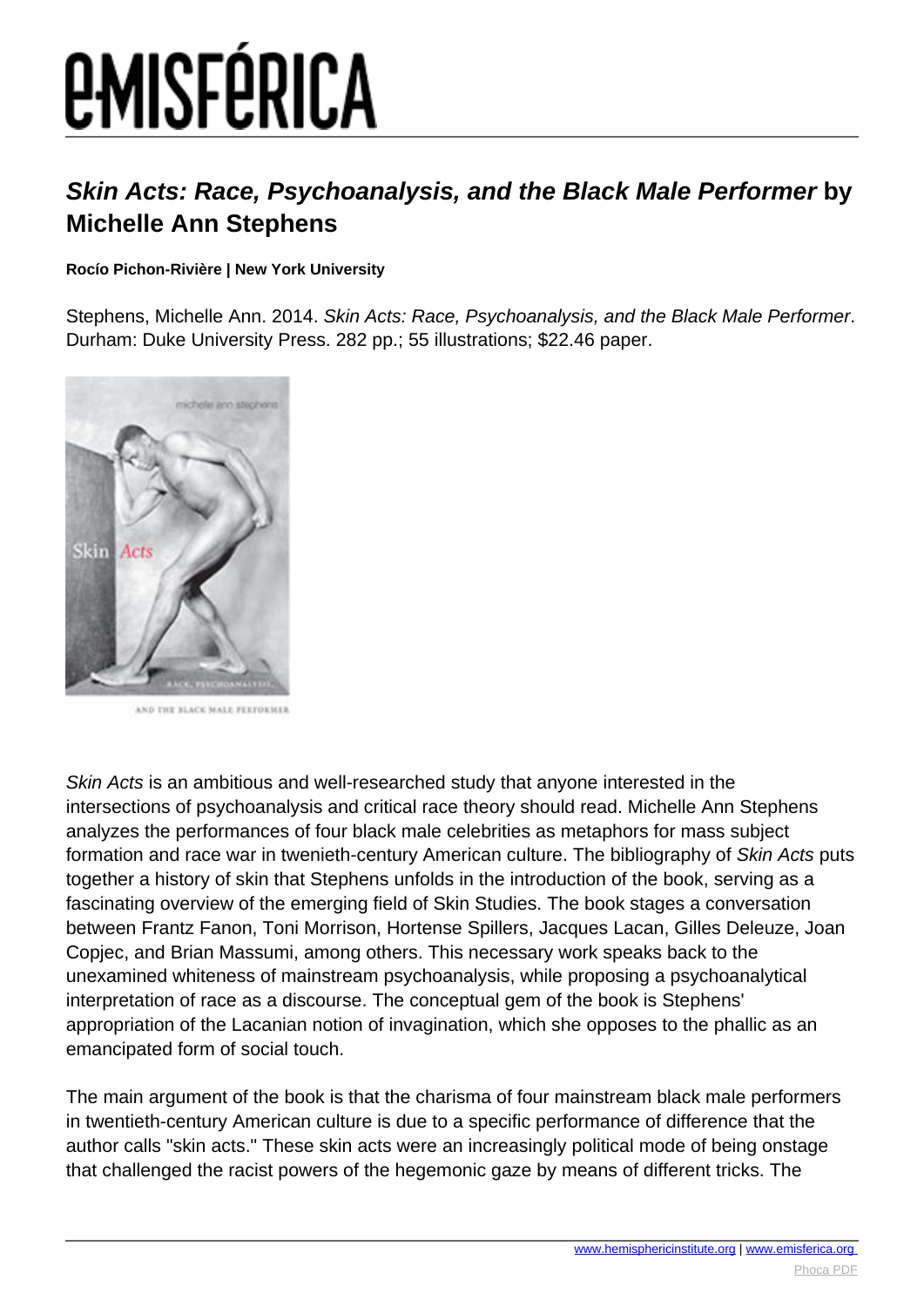## *EMISFÉRICA*

narrative arc of the book starts in the 1900s with Bert Williams, a black minstrel blackface performer, and one of his plays, In Dahomey (the first minstrel show of its kind, crafted entirely by important black figures, some of whom would later participate in the Harlem Renaissance). The second chapter (set in the 1920s and 1930s) analyzes the participation of Paul Robeson as model and actor in a series of modernist works by white artists (including the poet H. D.). Chapter three focuses on Harry Belafonte, an actor and musician of Caribbean background, who would reach the status of a movie star in the American context of the civil rights movement. The last chapter analyzes the figure of Bob Marley as he emerged through the processes of decolonization in the Caribbean. All chapters include an account of the performers' public relationships with women, suggesting a history of (interracial and intraracial) public gender relations.

Stephens pays delicate attention to what she Lacanianly calls the "black letter" as an instance of the [black] unconscious (45). She proposes a retrospective interpretation of the play In Dahomey: "In Dahomey's script is like a letter from Bert Williams that has taken almost a century to arrive" (69). The rare and forgotten case of black men performing blackface in a Broadway show allows her to use that painted face as a metaphor for Fanon's concept of epidermalization. Stephens invites us to listen to the syncopated voice of Williams as defying the painful sight of his dehumanizing "coon gestures" and to hear in the grain of his music something like the skin of his voice, speaking from behind the mask. Similarly, in the rest of the case studies Stephens invites us to let the performances affect us in forms that go beyond the limited perception that they might have provoked in the original audience through the apolitical codes of the cultural industry. In the case of Bob Marley, for instance, she invites us to be alert to the works of a mass cultural market that reduced a historical subject to a seemingly immortal symbol of a struggle that became an empty signifier, devoid of its singular context. To find the grain of his voice, she extends the archive into marginal texts, such as his wife's biographical account. In this regard, Stephens is proposing a particular kind of phenomenology of the retrospective perception of the archive (one that mobilizes haptic and synesthetic optics, sound, and touch), while bringing the important question about the indetermination of meaning as it can be twisted and inverted by the wrong audiences. Talking about Bert Williams, she raises a question that she calls "the fundamental question of In Dahomey as a blackface performance text" (57). It is a question that could still be posed today regarding some of the works of, for instance, contemporary artist Kara Walker: "Can the author, the performer, ever really control the meaning of his letter when the recipient, the audience, can always make the letter mean something other than what the author intends?" (57). The black letter that a skin act offers is one that can only be interpreted with great care and with a sensibility that would be too optimistic to expect from the masses.

Stephens opens her book with a provocative reference to the era of Obama and the post-racial or post-blackness subject (xii). Only in the very last page of the book does she critique this language while analyzing Shepard Fairey's iconic blue and red poster of Barack Obama as an attempt to deracialize his face: